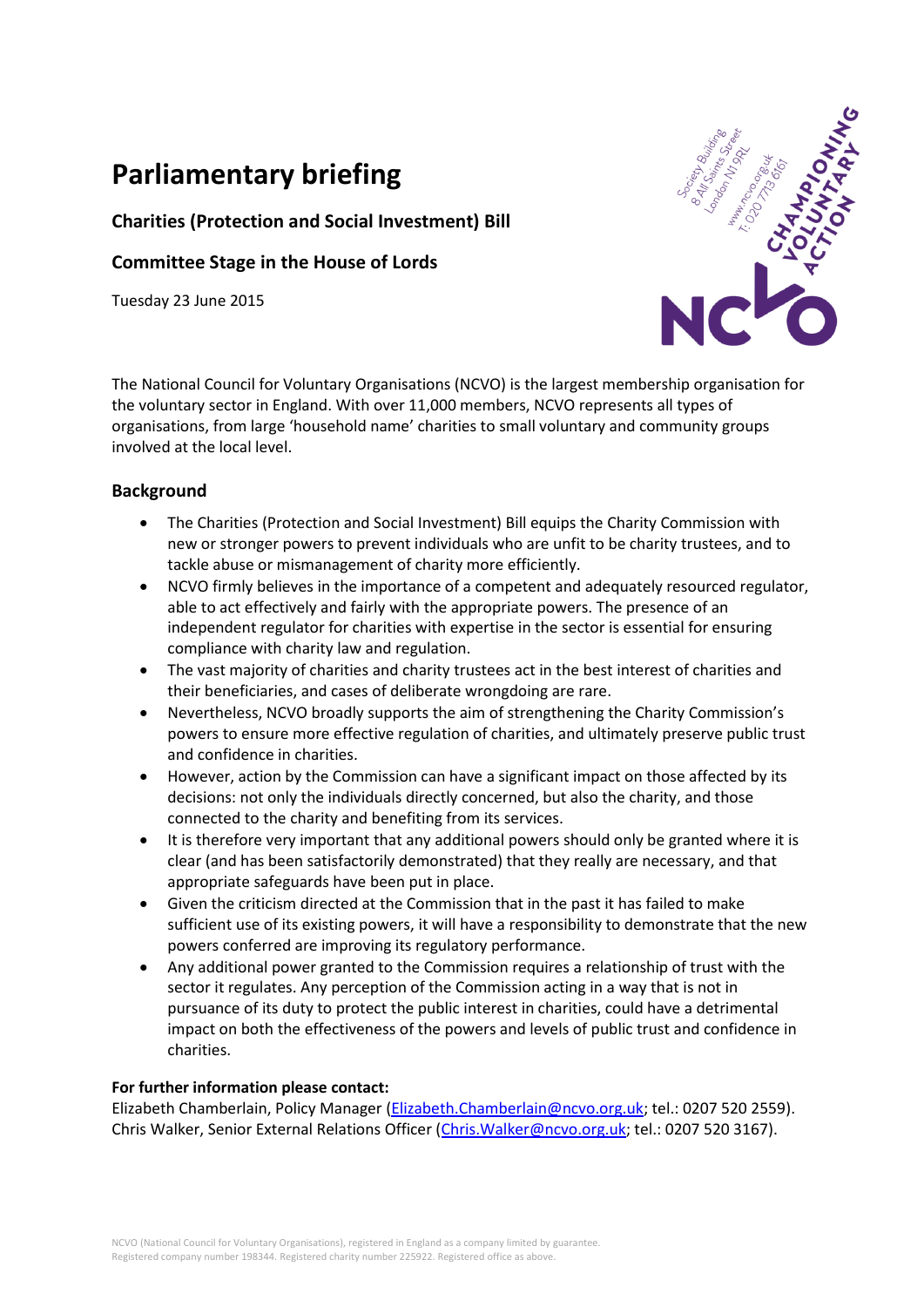#### **Executive Summary**

NCVO continues to have concerns with regards to the following provisions:

#### **Clause 3** – **Conduct to be considered when exercising powers**

- This provision is broadly drawn, and NCVO has concerns that past conduct could also be brought into decision making where it is not relevant to the case in question.
- *NCVO supports Amendment 5 to Clause 3 tabled by Baroness Barker and Lord Wallace of Saltaire.*

#### **Clause 9** – **Automatic disqualification from being a trustee**

- NCVO does not object to the addition of new criminal offences to the list of criteria that lead to automatic disqualification. However the inclusion of a number of offences under terrorism legislation has raised concerns, due to the extraordinary breadth of the definition of terrorism and the unforeseen impact this could have on the work of international NGOs.
- *NCVO supports the recommendation from the Independent Reviewer of Terrorism to bring together Home Office, Treasury and international NGOs representatives to discuss in further detail how this provision would work.*

#### **Clause 10: Power to disqualify from being a trustee**

- This is a significant new power. The Commission should only use the power when there is a clear case for doing so, and provide clear guidance on what conduct it will consider when making its assessment. In particular, it is essential that the criteria for a test of unfitness are properly defined.
- A recent policy paper from the Charity Commission has provided welcome clarification but there remain concerns that the legislation as currently drafted allows too much discretion to the Commission, creating the possibility of misapplication of this power.
- *NCVO supports Amendment 10 to Clause 10 tabled by Baroness Barker and Lord Wallace of Saltaire.*

#### **New clauses**

 Recent proposals to extend the 'right to buy' scheme to housing associations would set a worrying precedent of government interference in the running of independent charities by enabling the compulsory sale of charity assets at a discount. It would also contradict the rule according to which charities cannot dispose of assets for less than their full value or other than in pursuit of charitable objectives to ensure that they are used for charitable, rather than political or private benefit.

*NCVO supports Amendment 12 relating to the disposal of assets tabled by Baroness Hayter of Kentish Town and Lord Watson of Invergowrie.*

 NCVO's view is that effective self-regulation is preferable to statutory regulation because it is more flexible, responsive, and cost effective. However it is important that the regulatory regime secures public trust in fundraising.

*NCVO supports Amendment 13 on regulation of fundraising which proposes that all charities must be members of the Fundraising Standards Board and abide by the Code of Fundraising Practice.*

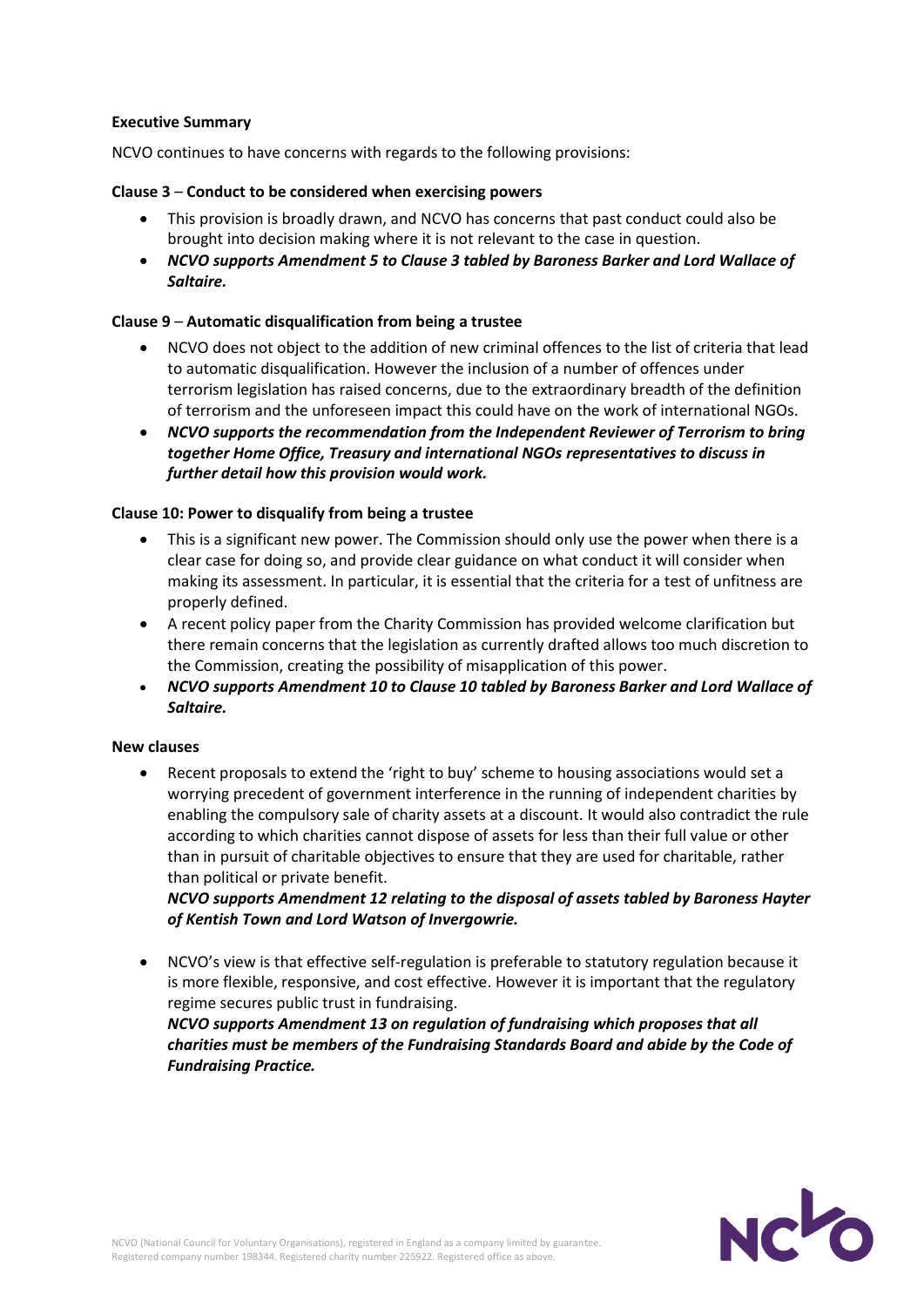## **Commentary on provisions of the Bill**

#### **Clause 1: Official warnings by the Commission**

Clause 1 provides the Commission with a power to issue an official warning to a charity or charity trustee, where there has been a breach of fiduciary duty or non-compliance with a Commission order.

This power is intended for mid-level mismanagement or misconduct where the Commission's more severe protective powers could be used but it is not likely to be proportionate to do so.

NCVO is in principle supportive of equipping the Charity Commission with a broader range of tools to rectify non-compliance or prevent non-compliance.

#### **Clause 2: Investigations and power to suspend**

Clause 2 makes amendments to clarify that failure to comply with an order or direction of the Commission constitutes misconduct or mismanagement, and that the Commission may then exercise a range of sanctions.

The provision also enables the Commission to extend a suspension by an additional year up to a two year overall limit.

NCVO agrees that these amendments are helpful:

- to put beyond doubt that failure to comply with an order of the Commission constitutes misconduct or mismanagement;
- because sometimes it may be necessary for the Commission to suspend a trustee for more than a year, while it waits for the outcome of a criminal prosecution before it can proceed with its regulatory action.

#### **Clause 3: Range of conduct to be considered when exercising powers**

Clause 3 enables the Commission, once misconduct or mismanagement has been established and a statutory inquiry has been opened, to consider any other evidence of the person's conduct. This extends not only to conduct in other charities, but also to 'any other conduct of that person that appears to the Commission to be damaging or likely to be damaging to public trust and confidence in charities generally or particular charities or classes of charity'.

NCVO agrees that in the course of a statutory inquiry the Commission should not be limited to evidence of misconduct and/or mismanagement in the administration of the specific charity subject to statutory inquiry. In particular, NCVO is mindful of cases such as the 'Cup Trust', where the promoters of the scheme had a past history in using charities in tax schemes.

However, the provision is broadly drawn since what is damaging to public trust and confidence in charities is an open and potentially subjective test. In particular, we have concerns that in the absence of guidance trustees and charities will be uncertain about the possible consequences of their conduct in relation to matters which may not be relevant to the management or administration of a charity.

#### *NCVO supports the amendment to Clause 3 tabled by Baroness Barker and Lord Wallace of Saltaire*

#### **Clause 4: Power to remove trustees following an inquiry**

Clause 4 makes two changes:

- it enables the Commission to make a scheme in relation to a charity when there is an inquiry open and the Commission is satisfied that there is either misconduct or mismanagement, or there is a risk to charity property;
- it enables the Commission to continue the removal process of a trustee even if they resign or otherwise cease to hold office.

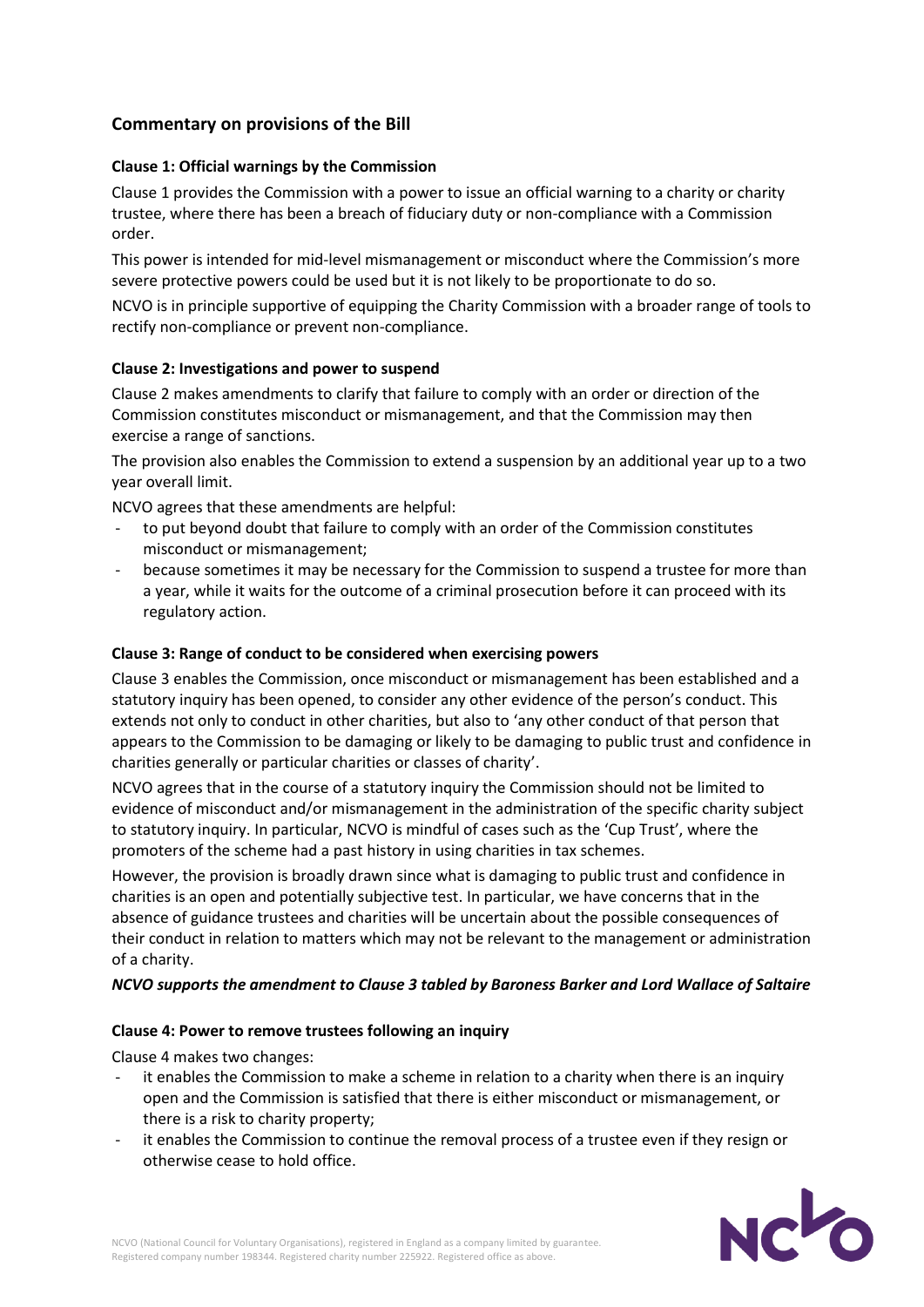NCVO supports the strengthening of the Commission's power to remove a trustee, because it enables the Commission to deal with cases where the person they have been seeking to remove resigns their position in order to avoid removal and consequent disqualification.

#### **Clause 5: Power to remove a disqualified trustee**

Clause 5 enables the Commission to remove a disqualified charity trustee if they continue to remain in their position once disqualified.

NCVO agrees that this power is appropriate to close a loophole that has been identified in the current law. At the moment the Charity Commission must provide at least one month's notice before it removes a disqualified trustee from their position. This can result in the situation where people who have been disqualified continue to remain in their position, or give their notice to resign before the Charity Commission can act.

We also support the principle underlying the proposal: the aim should be not only to protect a particular charity but the sector more widely, and the new power means that the individual cannot then be reappointed as a trustee or other office holder in another charity.

#### **Clause 6: Power to direct specified action not to be taken**

Clause 6 enables the Commission, once a statutory inquiry has been opened, to direct the charity or its trustees not take an action that it considers would constitute misconduct or mismanagement.

NCVO understands that such a power is appropriate, considering that in the context of a statutory inquiry the Commission already has the power to direct that a charity or its trustees take certain actions.

#### **Clause 7: Power to direct winding up**

Clause 7 enables the Commission to direct trustees to wind up a charity in specific circumstances: the new power will only be available in the context of a statutory inquiry and where there is misconduct or mismanagement, or risk to charity property.

NCVO acknowledges that there may be cases where it would represent a more effective use of charitable resources to direct a charity to transfer any remaining assets to another charity with the same or similar charitable purposes, and then to wind up the empty shell, rather than attempt to restore the charity to health.

#### **Clause 8: Power to direct property to be applied to another charity**

Clause 8 extends the circumstances where the Commission may direct the application of charity property, to cases where the person holding the property is 'unable' rather than just 'unwilling'. In NCVO's view this seems a sensible extension of the existing test, which has apparently caused difficulties when financial institutions holding charity property have been unable to transfer it due to their contractual obligations, even if they were willing to do so.

#### **Clause 9: Automatic disqualification from being a trustee**

The Bill extends the criteria that automatically disqualify a person from being a charity trustee.

The criticism of the current criteria is that they are too narrow and fail to capture other behaviours that should automatically disqualify an unsuitable person from acting as a charity trustee. The proposal is therefore to expand the list of relevant criminal offences, beyond those only involving deception and dishonesty.

NCVO broadly agrees that the types of criminal offences disqualifying individuals from charity trusteeship need to be updated and expanded, in order to provide a more accurate reflection of current practices and of what the public is likely to consider as unacceptable behaviour from a

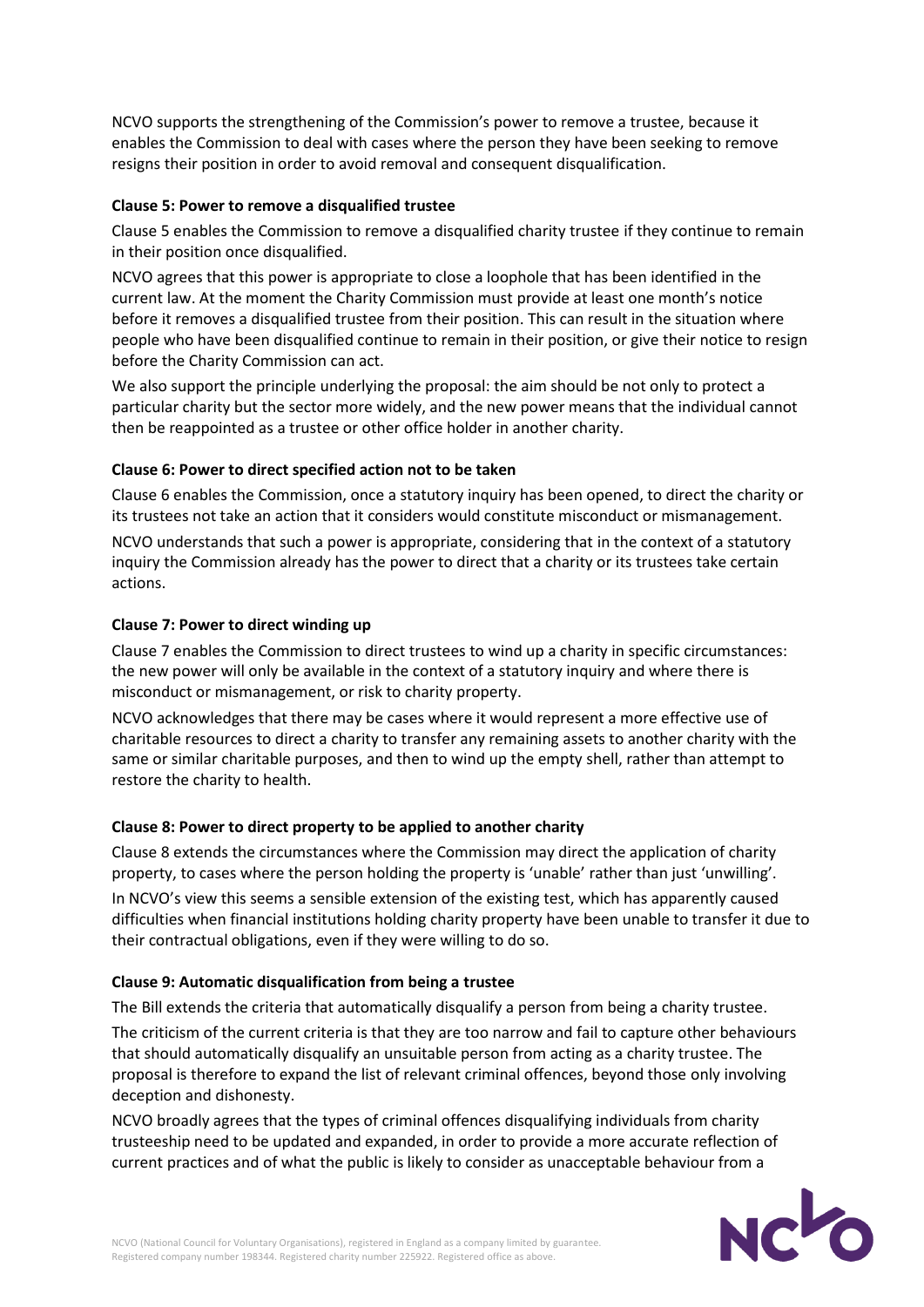person in a position of trust.

However the inclusion of a number of offences under the Counter-Terrorism Act 2008 and Terrorism Act 2000 has raised concerns, due to the extraordinary breadth of the definition of terrorism and the unforeseen impact this could have on the work of international NGOs. In particular, anti-terrorist legislation includes not only offences that have an element of clear and deliberate wrongdoing, but also inadvertent involvement.

The Independent Reviewer of Terrorism has already expressed concern about the fact that there are criminal offences under UK anti-terrorism legislation which are also capable of impeding the legitimate activities of international NGOs in conflict areas. NCVO therefore supports the recommendation that: 'The Home Office, Treasury and international NGOs should meet to discuss how the objectives of anti-terrorism law can be met without necessarily prejudicing the ability of NGOs to deliver humanitarian aid'.

#### **Clause 10: Power to disqualify from being a trustee**

The Bill provides the Commission with a power to disqualify a person from being a charity trustee if it is satisfied that:

- a) one or more of the listed conditions is met, and
- b) the person is 'unfit' to be a charity trustee.

NCVO in principle agrees that it is appropriate for the Commission to have a discretionary power to disqualify someone whose behaviour means they are unsuitable to act as a charity trustee.

However, this is a significant new power. It is therefore important that the Commission provides reassurance that it will only use the power when there is a clear case for doing so, and provide clear guidance on what conduct it will consider when making its assessment. In particular, it is essential that the criteria for a test of unfitness are properly defined.

The Charity Commission has published a policy paper outlining its approach to using the discretionary power, with a non-exhaustive list of criteria for unfitness.

While we understand that government does not want to unduly fetter the Charity Commission with inflexible criteria, there remain concerns that the amount of discretion allowed to the Commission is too wide, creating the possibility for misapplication of this power.

This is especially with regards to the provision according to which the Commission may consider 'any other past or continuing conduct by the person, whether or not in relation to a charity' that 'is damaging or likely to be damaging to public trust and confidence in charities generally'. As currently drafted, this condition would appear to open up the possibility of a continually shifting ground of conduct (whether or not related to charities) which might give rise to disqualification.

## *NCVO supports the amendment to Clause 10 tabled by Baroness Barker and Lord Wallace of Saltaire*

#### *Clause 11: Records of disqualification and removal*

Clause 11 extends the register of persons who have been removed from office by the Commission or the High Court, to include details of persons subject to a disqualification order.

NCVO supports this provision, which is a sensible consequential amendment to the Register of removed trustees.

#### *Clause 12: Participation in corporate decisions while disqualified*

Clause 12 prohibits a person who is disqualified and is an officer of a corporate body that is a charity trustee from participating in decisions relating to the charity's administration.

NCVO is satisfied that this provision closes an existing loophole in legislation.

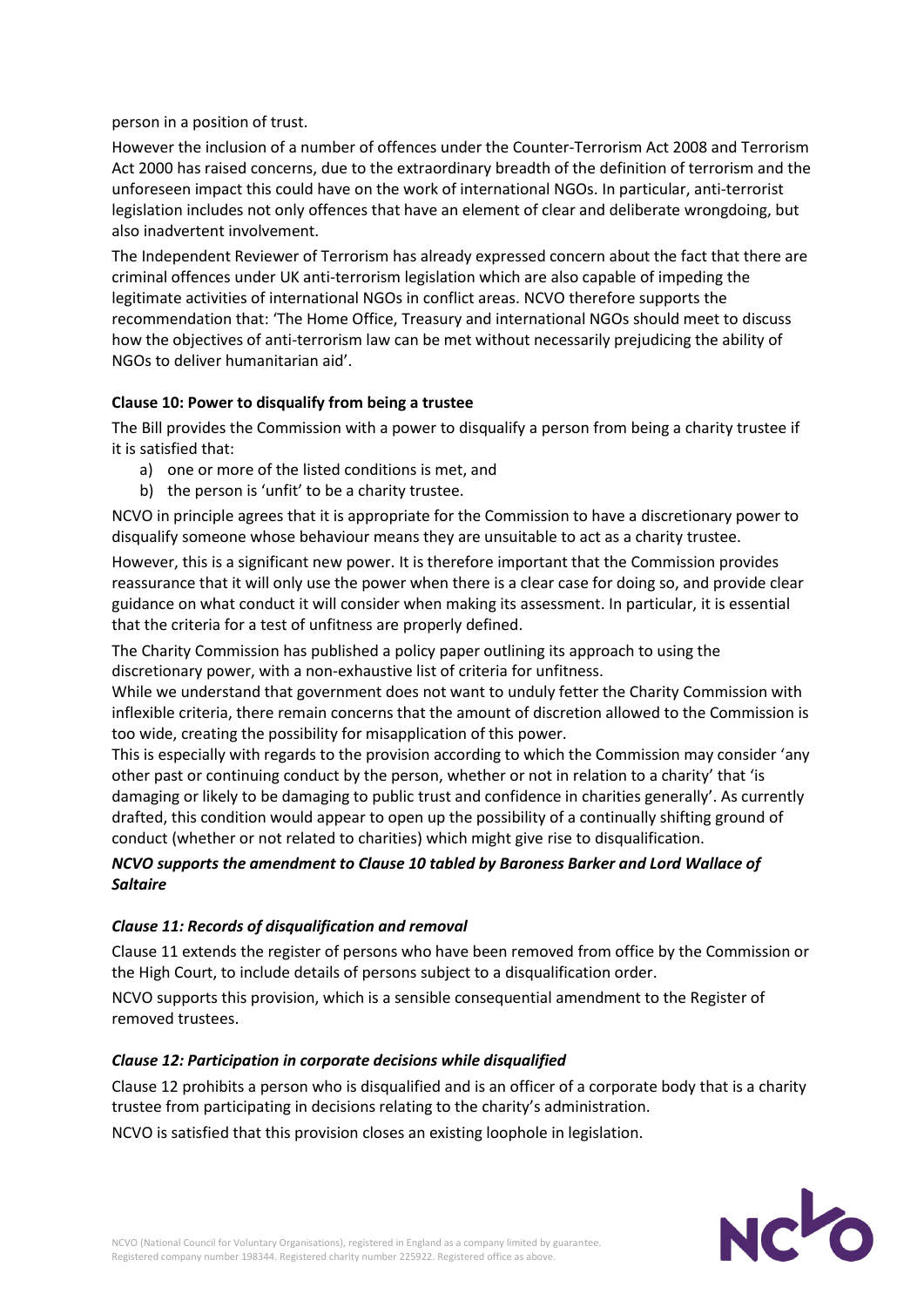#### *Clause 13: Power to make social investments*

Clause 13 confers a general power to make social investments.

NCVO supports this explicit recognition of charities' ability to make social investments: a Law Commission consultation has highlighted that there are differences of opinion regarding the ability of charities to make social investment based on their existing charitable powers. This clarification should remove perceived barriers to social investment and reduce the need for costly or excessive legal advice for those charities where uncertainty predominates.

#### **Further provisions**

#### **Disposal of assets**

The law requires that charitable assets must be properly managed in the charity's interests.

Charity Commission guidance is clear that trustees must act in accordance with this legal duty when disposing of charitable assets.

NCVO therefore shares the concerns expressed by charities that provide housing services with regards to the proposal to extend the 'right to buy' scheme to housing associations.

Such extension would set a worrying precedent of government interference in the running of independent charities by enabling the compulsory sale of charity assets at a discount. It would also contradict the rule according to which charities cannot dispose of assets for less than their full value or other than in pursuit of charitable objectives to ensure that they are used for charitable, rather than political or private benefit.

*NCVO therefore supports the amendment that further clarifies that charities may not, and may not be compelled to, use or dispose of their assets in a way which is inconsistent with their charitable purposes.*

#### **Regulation of fundraising**

NCVO agrees that there is clear public concern over fundraising which needs to be taken seriously.

NCVO's view is that effective self-regulation is preferable to statutory regulation because it is more flexible, responsive, and cost effective.

However it is important that the regulatory regime secures public trust in fundraising.

This means that self-regulation needs to be strengthened, to a point where an objective observer would say beyond doubt that the interests of the public are sufficiently represented.

As Sir Stuart Etherington, chief executive of NCVO, said in a recent speech:

'The correct regulatory regime is not one that is convenient for those who are being regulated, but one that adequately balances the interests of the public and the regulated'.

'Fundraising self-regulation *can* be successful in securing the confidence of the public, the sector, and government. But it will only be so when it is both sufficiently robust and seen to be sufficiently robust.'

Structural change is required, and one element of such reform is to give the Fundraising Standards Board remit over all charities that fundraise above a certain level.

*NCVO therefore supports the amendment proposing that all charities must be members of the Fundraising Standards Board and abide by the Code of Fundraising Practice.*

#### **Power to make representations**

It is well established charity law that campaigning and political activity can be legitimate and valuable activities for charities to undertake, provided that they are undertaken by a charity in the context of supporting the delivery of its charitable purposes.

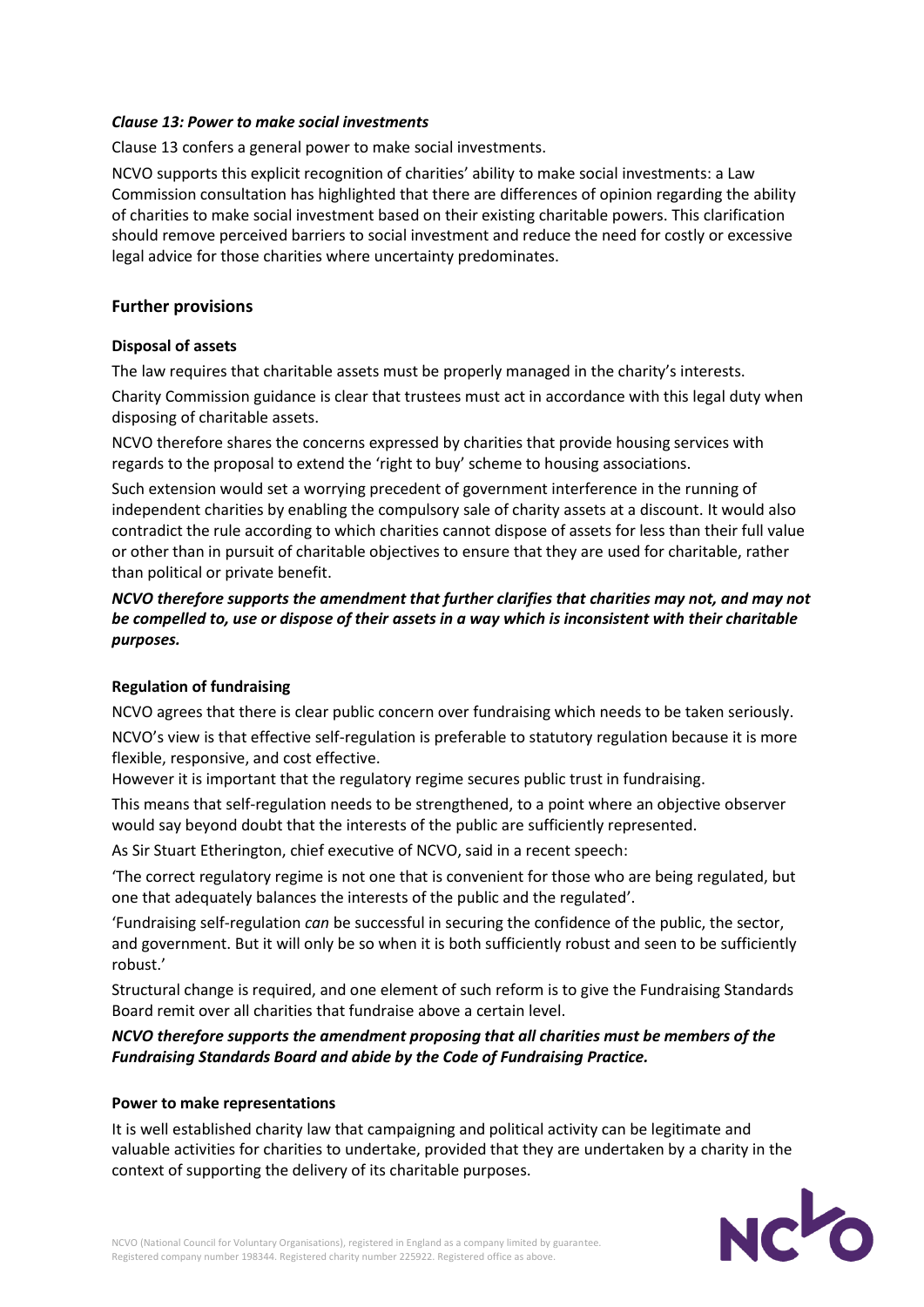The Charity Commission's guidance on campaigning and political activities by charities (CC9 'Speaking Out') recognises that there may be situations where carrying out political activity is the best way for trustees to support the charity's purposes.

It is also clearly stated that, although a charity cannot exist for a political purpose, charities can campaign for a change in the law, policy or decisions where such change would support the charity's purposes. Charities can also campaign to ensure that existing laws are observed.

A separate issue which causes difficulty for charities is the current interplay between charity law and electoral law, and particularly the non-party campaigning rules set out in the Political Parties, Elections and Referendums Act as amended by the Transparency of Lobbying Act.

At the moment there is insufficient clarity on whether and when legitimate non-partisan campaigning by charities and other voluntary groups, and awareness-raising on policy issues, would be regulated by the Electoral Commission, even if they were not intended to have an electoral effect.

NCVO is concerned that, due to this uncertainty, charities and other voluntary groups could be deterred from engaging in public policy issues and speaking out on behalf of the people they support during election periods.

A review into the impact of the non-party campaigning rules is currently being led by Lord Hodgson of Astley Abbots, who has indicated his interest in seeing evidence of self-policing by charities as a consequence of the rules.

NCVO is engaging in this review to ensure that charities and other voluntary organisations have as much clarity as possible on what activities come within the scope of the non-party campaigning rules, so that legitimate campaigning activity is not inhibited in any way.